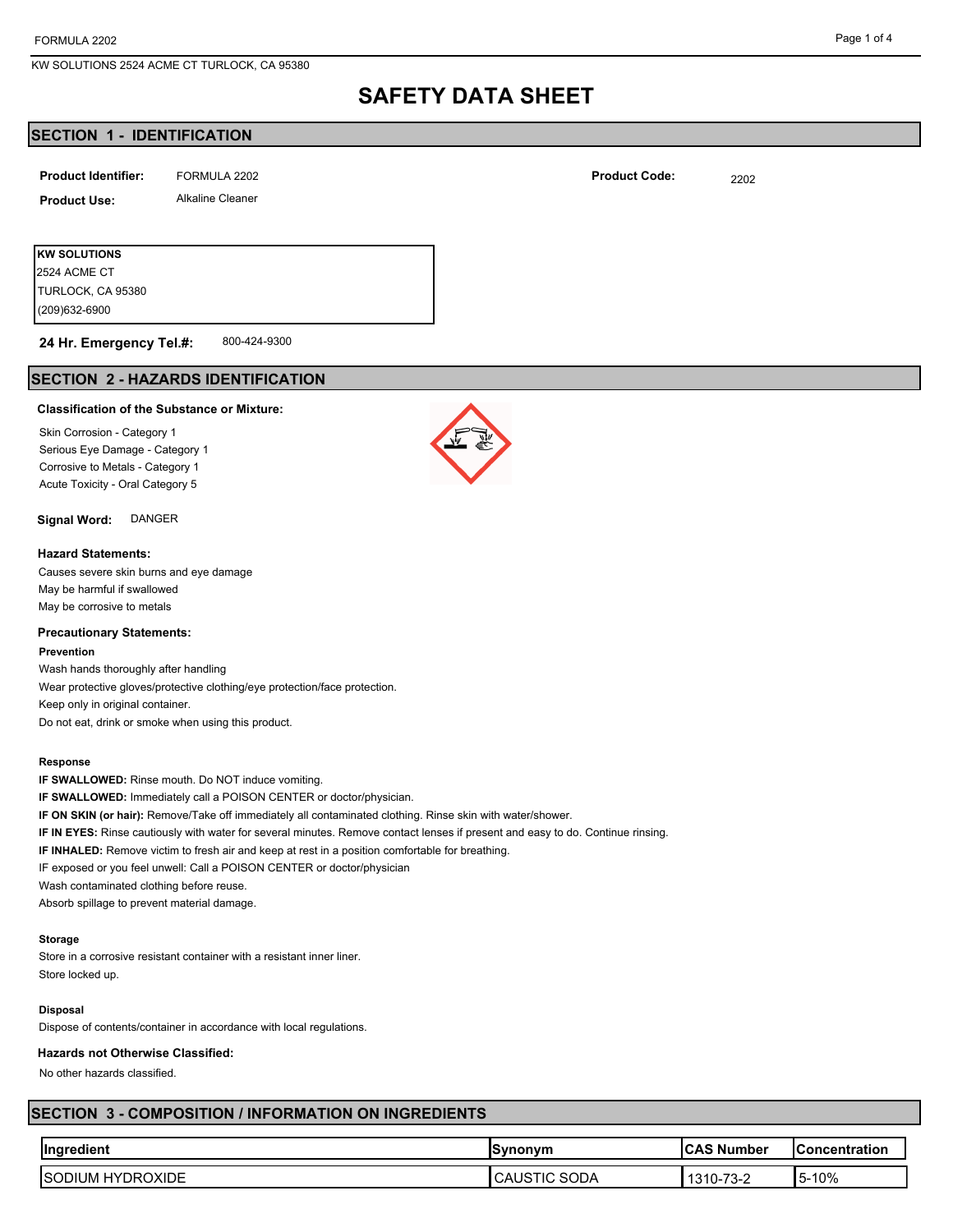esophagus.

#### Page 2 of 4

# **SAFETY DATA SHEET**

# **SECTION 4 - FIRST-AID MEASURES**

**Inhalation:** Get medical advice/attention if you feel unwell or are concerned.

**Skin Contact:** Take off immediately contaminated clothing, shoes and leather goods (e.g. watchbands, belts). Rinse skin with lukewarm, gently flowing water/shower with a flushing duration of 60 minutes. Immediately call POISON CENTER/doctor. Wash contaminated clothing before re-use. **Eye Contact:** Remove source of exposure or move person to fresh air. Rinse eyes cautiously with lukewarm, gently flowing water for several minutes, while holding the evelids open. Remove contact lenses, if present and easy to do. Continue rinsing for 60 minutes. Take care not to rinse contaminated water into the unaffected eye or into the face. Immediately call a POISON CENTER/doctor. Continue rinsing until medical aid is available.

**Ingestion:** Immediately call a POISON CENTER/doctor. Do NOT induce vomiting. If vomiting occurs naturally, lie on your side, in the recovery position. **Most Important Symptoms and Effects, both Acute and Delayed:** Causes severe skin burns and eye damage, burning of the mouth, throat, and

**Indication of any Immediate Medical Attention and Special Treatment Needed:** Treat symptomatically

## **SECTION 5 - FIRE-FIGHTING MEASURES**

**Extinguishing Media:** Use water spray, powder, foam, carbon dioxide.

**Special hazards arising from the substance or mixture:** Hot or molten material can react violently with water. Can react with certain metals, such as aluminum, to generate flammable Hydrogen gas.

**Flammability classification (OSHA 29 CFR 1910.106) (Hazcom 2012):** Non flammable

**Hazardous Combustion Products:** May cause fire and explosions when in contact with incompatible materials.

**Special protective equipment and precautions for firefighters:** In the event of a fire, wear full protective clothing and NIOSH-approved self-contained breathing apparatus.

## **SECTION 6 - ACCIDENTAL RELEASE MEASURES**

**Personal precautions, protective equipment and emergency procedures:** Ventilate area of leak or spill. Wear appropriate personal protective equipment as specified in Section 8. Isolate hazard area. Keep unnecessary and unprotected personnel from entering.

**Methods and materials for containment and cleaning up:** Contain and recover liquid when possible. Do not let product enter drains. Residues from spills can be diluted with water, neutralized with dilute acid and collected with dry earth, sand or other non-combustible material and disposed of in appropriate container.

**Special spill response procedures:** Collect spills in plastic containers only

## **SECTION 7 - HANDLING AND STORAGE**

**Precautions for Safe Handling:** Wear at least chemical resistant gloves and eye protection, face shield, and chemical resistant garments when handling, moving or using this product. Do not contaminate water, food, or feed by storage or disposal.

**Conditions for Safe Storage:** Keep product in tightly closed container when not in use. Do not drop, roll, or skid drum. Store in a cool, dry, well-ventilated

area away from heat or open flame.

**Incompatible Materials:** Avoid strong oxidizing agents, soft metals, acids, and heat.

# **SECTION 8 - EXPOSURE CONTROLS / PERSONAL PROTECTION**

| <b>Chemical Identity</b> | <b>CAS Number</b> | 'Type       | <b>Exposure Limit Values</b> | lSource      |
|--------------------------|-------------------|-------------|------------------------------|--------------|
| <b>ISODIUM HYDROXIDE</b> | 1310-73-2         | <b>IPEL</b> | $2 \text{ mg/m}$             | <b>OSHA</b>  |
|                          |                   | <b>REL</b>  | $2 \text{ mg/m}$             | <b>NIOSH</b> |
|                          |                   | <b>TLV</b>  | $2 \text{ mg/m}$             | <b>ACGIH</b> |

**Ventilation and engineering measures:** Forced air, local exhaust, or open air is adequate.

**Respiratory Protection:** Not a respiratory irritant unless dealing with a mist form, then wear appropiate NIOSH respirator.

**Skin Protection:** Wear chemical resistant gloves and chemical resistant garments when handling, wash garments before re-use.

**Eye/Face Protection:** Wear safety glasses, goggles and/or face shield to prevent eye contact.

**Other Protective Equipment:** Eye wash facility and emergency shower should be in close proximity.

**General Hygiene Conditions:** Do not eat, drink or smoke when using this product. Wash thoroughly after handling. Remove and wash contaminated clothing before re-use. Handle in accordance with good industry hygiene and safety practice.

## **SECTION 9 - PHYSICAL AND CHEMICAL PROPERTIES**

**Appearance:** Purple clear liquid. **Odor:** Soap like **pH:** 13-14 **Melting/Freezing point:** No information available. **Initial boiling point and boiling range:** No information available. **Flammability (solid, gas):** Non flammable.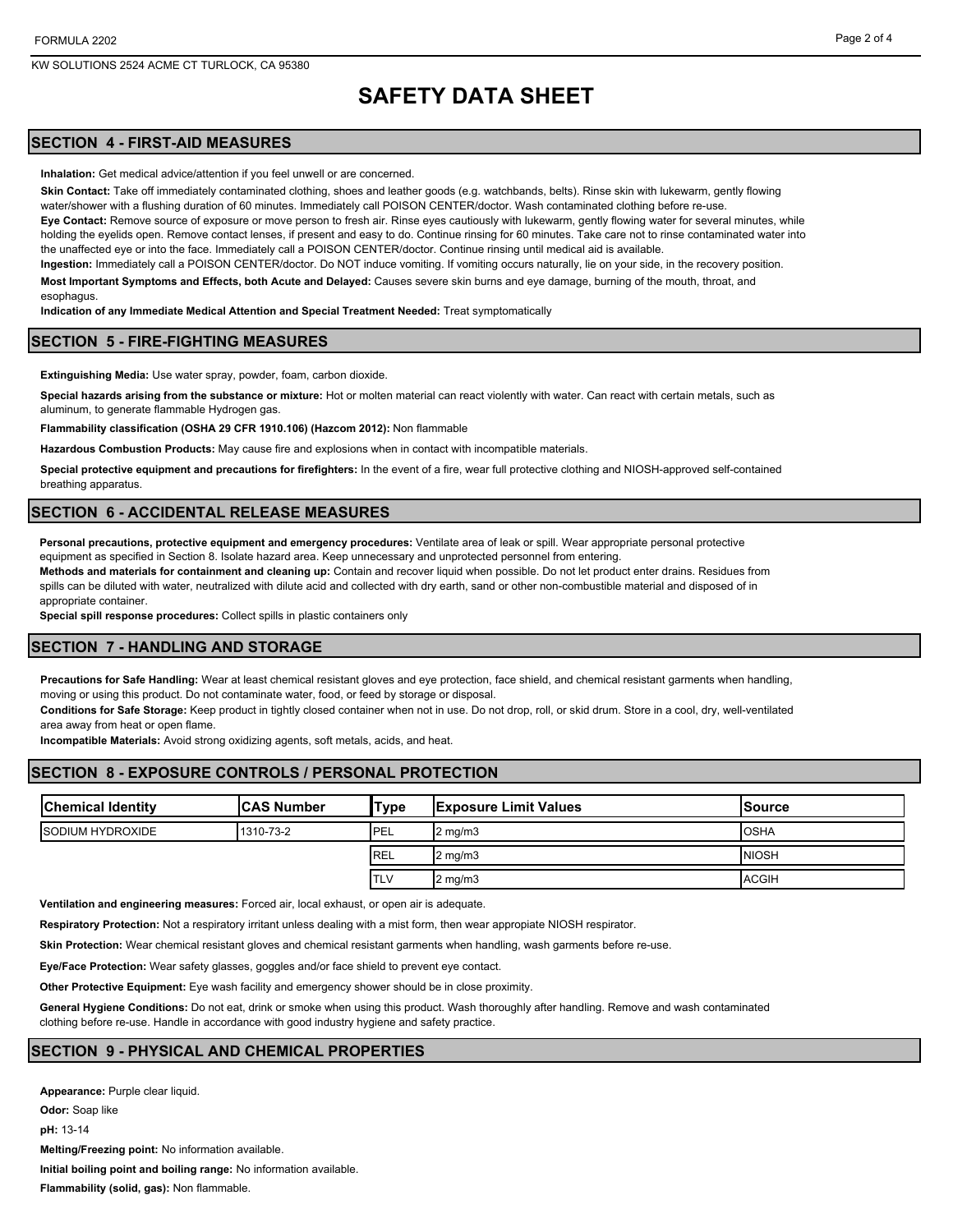KW SOLUTIONS 2524 ACME CT TURLOCK, CA 95380

# **SAFETY DATA SHEET**

Specific gravity: 1.08 g/mL

**Solubility in water:** Complete

**Decomposition temperature:** No information available.

**Viscosity:** 5-15 cSt at 20ºC / 68ºF

## **SECTION 10 - STABILITY AND REACTIVITY**

**Reactivity:** Reactive with oxidizing agents, reducing agents, metals, acids and alkalis.

**Chemical Stability:** Stable under normal conditions

**Possibility of Hazardous Reactions:** Reactive with oxidizing agents, reducing agents, metals, acids and alkalis.

**Conditions to Avoid:** Incompatible materials

**Incompatible Materials:** Contact with acids and organic halogen compounds, especially Trichloroethylene, may cause violent reactions.

**Hazardous Decomposition Products:** Sodium Oxide. Decomposition by reaction with certain metals releases flammable and explosive Hydrogen gas.

## **SECTION 11 - TOXICOLOGICAL INFORMATION**

#### **Information on likely routes of exposure:**

Routes of entry - inhalation: YES Routes of entry - skin & eye: YES

Routes of entry - ingestion: YES

Routes of entry - skin absorption: NO

#### **Potential Health Effects:**

#### **Signs and symptoms of short term (acute) exposure:**

**Inhalation:** May cause irritation to respiratory system in mist/vapor form.

**Ingestion:** Corrosive! Swallowing causes severe burns of mouth, throat, and stomach. Severe scarring of tissue, corrosion, permanent tissue destruction and death may result. Symptoms may include severe pain, nausea, vomiting, diarrhea, shock, hemorrhaging and/or fall in blood pressure. Damage may appear days after exposure.

**Skin:** Corrosive! Contact with skin causes irritation or severe burns and scarring with greater exposures.

**Eye:** Corrosive! Causes irritation of eyes, and with greater exposures it can cause burns that may result in permanent impairment of vision, even blindness.

#### **Potential Chronic Health Effects:**

**Carcinogenicity:** No components are listed as carcinogens by ACGIH, IARC, OSHA, or NTP.

**Mutagenicity:** Not known to have mutagenic effects in humans or animals.

**Reproductive effects:** No known reproductive effects in humans or animals.

**Sensitization to material:** Not a known sensitizer in humans or animals.

**Toxicological data:** The calculated ATE values for this mixture are:

ATE oral =  $3883$  mg/kg

ATE dermal = >5000 mg/kg

ATE inhalation = >20 mg/L

## **SECTION 12 - ECOLOGICAL INFORMATION**

**Ecotoxicity:** May be harmful to aquatic environment.

**Persistence and degradability:** Not expected to persist. Readily biodegradable.

**Bioaccumulation potential:** Not expected to bioaccumlate.

**Mobility in soil:** No information available.

## **SECTION 13 - DISPOSAL CONSIDERATIONS**

**Handling for disposal:** Do not contaminate water, food, or feed by storage and/or disposal. When handling refer to protective measures listed in sections 7 and 8. Empty residue from containers, rinse container well.

**Method of disposal:** Dispose of in accordance with all applicable federal, state, provincial and local regulations. Contact your local, state, provincial or federal environmental agency for specific rules.

**RCRA:** If product becomes a waste, it does meet the criteria of a hazardous waste as defined by the US EPA, because of: Corrosivity D002